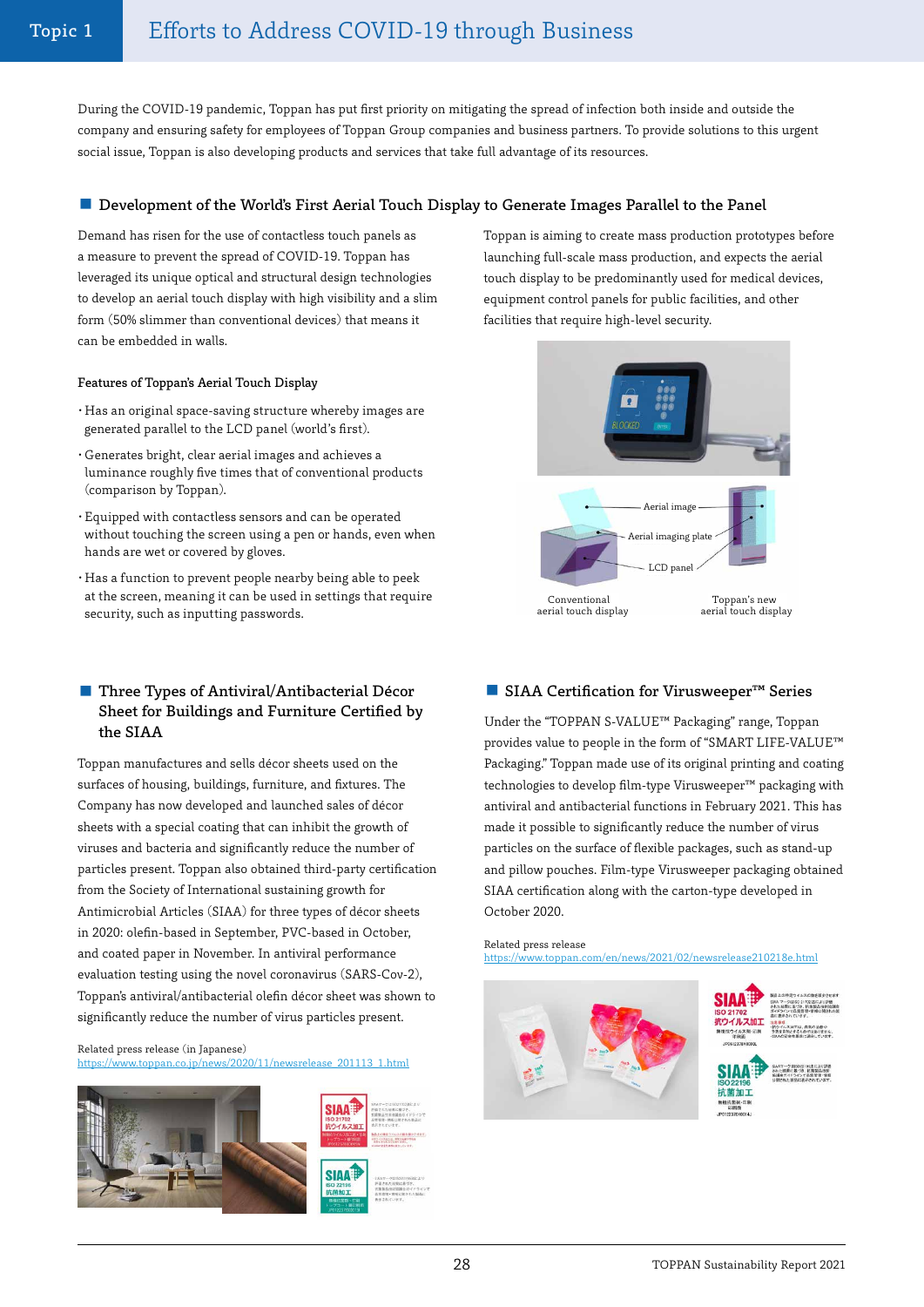### ■ Launch of Online Exhibition Platform V-MESSE

Toppan has developed V-MESSE, a platform that covers all the functions needed to hold an online exhibition. Users can take advantage of every function required for events held in virtual spaces, including online booth construction, visitor management, online business negotiations, webinar streaming, log management, and questionnaires. With the COVID-19 pandemic making the holding of exhibitions, events, and seminars challenging, V-MESSE provides a framework that responds to the increase in needs for online exhibitions.

Toppan can also provide every element of support, including content production, planning, proposals, and related operations.

# Related press release (in Japanese)

[https://www.toppan.co.jp/news/2020/09/newsrelease\\_200911\\_1.html](https://www.toppan.co.jp/news/2020/09/newsrelease_200911_1.html)



## ■ Supporting the Smooth Operation of Vaccination Centers with the VoiceBiz® Multilanguage Speech Translation Service

Toppan has equipped the VoiceBiz® speech translation service with new set phrases (in 17 languages) related to vaccination and is providing it free of charge as a multi-language guidance service to public-sector organizations operating vaccination centers. VoiceBiz uses multi-language speech translation technology developed by Japan's National Institute of Information and Communications Technology (NICT). By making it available, Toppan is supporting the smooth operation of vaccine centers catering to diverse people, including foreign nationals residing in Japan.

#### Related press release (in Japanese) [https://www.toppan.co.jp/news/2021/06/nsrelease210608\\_1.html](https://www.toppan.co.jp/news/2021/06/nsrelease210608_1.html)





## ■ Wholesale Sales Launched for Face Shield for Eating and Drinking Developed Using Results of Research on the Fugaku Supercomputer

In March 2021 Toppan launched wholesale sales to the retail industry of face shields for eating and drinking, which were developed in collaboration with Suntory Liquors Ltd. Development was based on the results of research by RIKEN using the Fugaku supercomputer. The design was made available as open data, but Toppan is also selling premade face shields to drive further expansion and wider use in society. This initiative is an example of businesses implementing workable countermeasures based on scientific insight provided by the Fugaku supercomputer, and Toppan, Suntory Liquors, and RIKEN are working together to contribute to overcoming the COVID-19 pandemic.

### Related press release

<https://www.toppan.com/en/news/2020/12/newsrelease201208e.html>



## ■ Launching Online Tours that Provide Experiences of Traditional Japanese Culture

In September 2020 Toppan and Toppan Travel Service launched Profound Tourism Online, a service that provides highly immersive online tours by combining cutting-edge virtual reality (VR) visuals and interaction with cultural experts. Internet-based streaming that enables users in multiple locations to get a taste of traveling is fused with virtual experiences using VR and other content themed on cultural assets. In addition to offering a new form of tourism experience, the service addresses the issue of how to create content presenting the appeal of traditional Japanese culture and showcase it to the world.

### Related press release

<https://www.toppan.com/en/news/2020/09/newsrelease200910e.html>